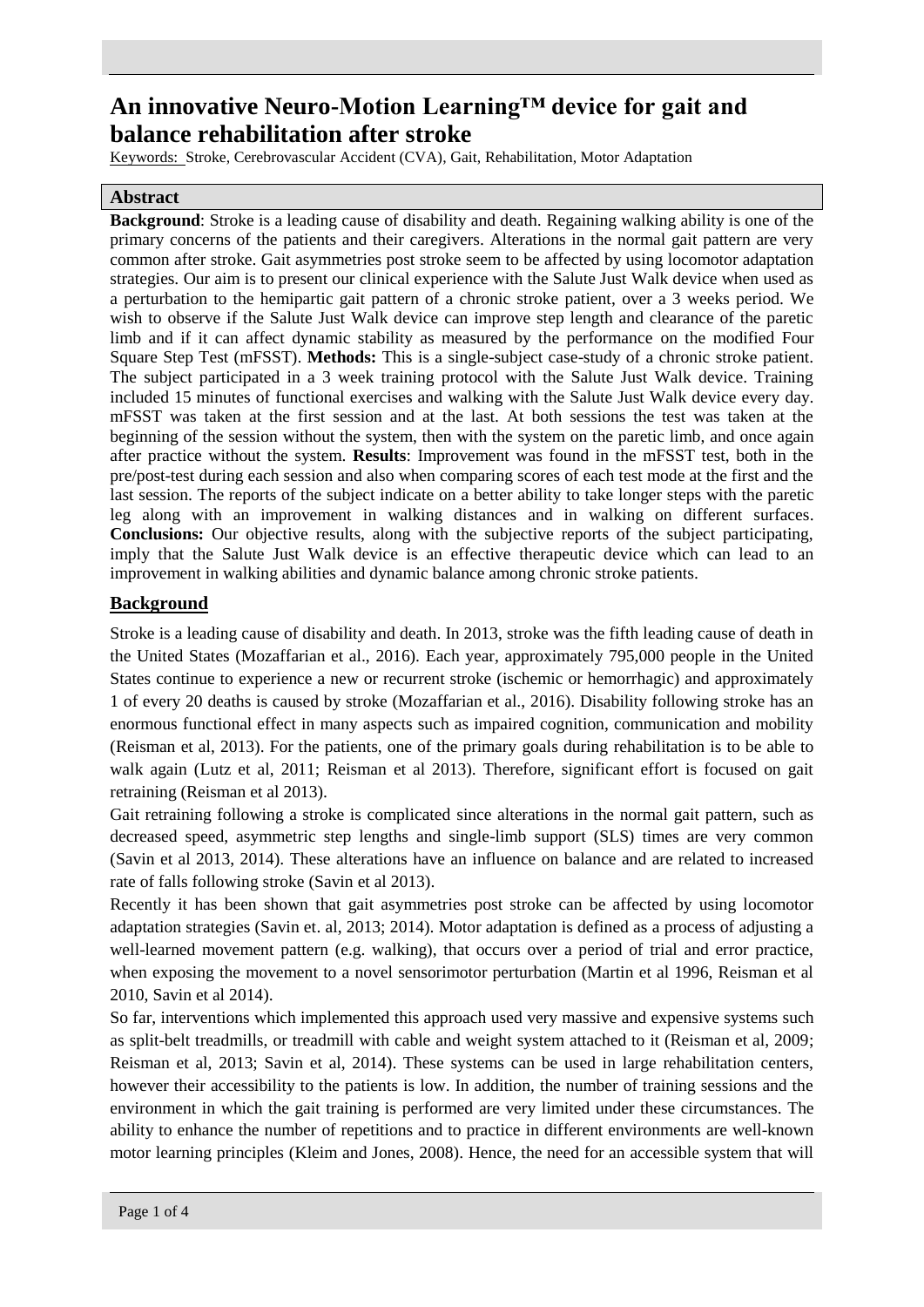enable the patients to enhance practice frequency at home and other different environments, is significant.

Similar to the studies of Savin et al, (2013; 2014), and according to the definition of motor adaptation as mentioned above, it seems that the Salute Just Walk device can be used as a sensorimotor perturbation during walking. It can be used on a daily basis, on any type of surface, at home or outside. The device works on the affected lower limb and provides assistance in the initial swing and resistance in the terminal swing of the gait (for more details see the description in Methods). This resistance is creating a strong proprioceptive stimulus which is known to be important in gait rehabilitation (Dietz et al, 2002; Lam et al, 2006).

Our aim in this single-subject case study is to present our clinical experience with the Salute Just Walk device when used as a perturbation to the hemipartic gait pattern of a chronic stroke patient, over a 3 weeks period. We wish to observe if the Salute Just Walk device can improve step length and foot-slap of the paretic limb and if it can affect dynamic stability.

# **Methods**

## *Participants and Study design*

This study design was a single-subject case-study. The subject participating in this study is an 81-year old chronic stroke patient, 23 years following a left hemorrhagic stroke with resultant right hemiparesis. The subject is able to walk independently without assistive devices or orthotic devices, even though he suffers from a mild foot slap in walking.

#### *Experimental protocol*

The subject participated in a 3 week training protocol with the Salute Just Walk device which was placed on his right leg (paretic limb) and was connected to the forefoot. Training was performed daily, 2 times a day (morning and evening) and included 15 minutes of functional exercises (i.e. stepping sideways, forward and backward) and walking with the Salute Just Walk device. Functional tests were performed by a physical therapist at the first session and after 3 weeks in the following order; first without the Salute system (pre-test-without), then with the system (test-with), and once again at the end of the session (after training) without the Salute system (post-test-without).

#### *Salute Just Walk device description*

The system is composed of a belt (1), placed around the patient's waist. The device (2) is secured in a residence unit in the belt. The device provides continuous linear and adjustable tension by creating a magnetic force that is converted into kinetic energy. A tension cord in the device quick connects to the patient's foot / shoe via an adjustable foot strap that fits the feet and ankle strap (3). Variable resistance puts tension and pressure on the leg as the person walks. An extra strap (4) is supplied, that can be attached in alternative locations on the foot strip for additional functions. All components are Salute's



technology designed especially for "Home user" patients. To use the device, the patient or the patient's caregiver places the belt around the patient's waist. The device is then secured in a residence unit into the U sign. To change the level of difficulty (resistance), the residence unit is rotated in a clockwise direction. The foot belt is adjusted around the feet and ankles. The patient then pulls the tension cord from the device and attaches the D-clip in the cord to the foot strap. The patient then walks with the device on.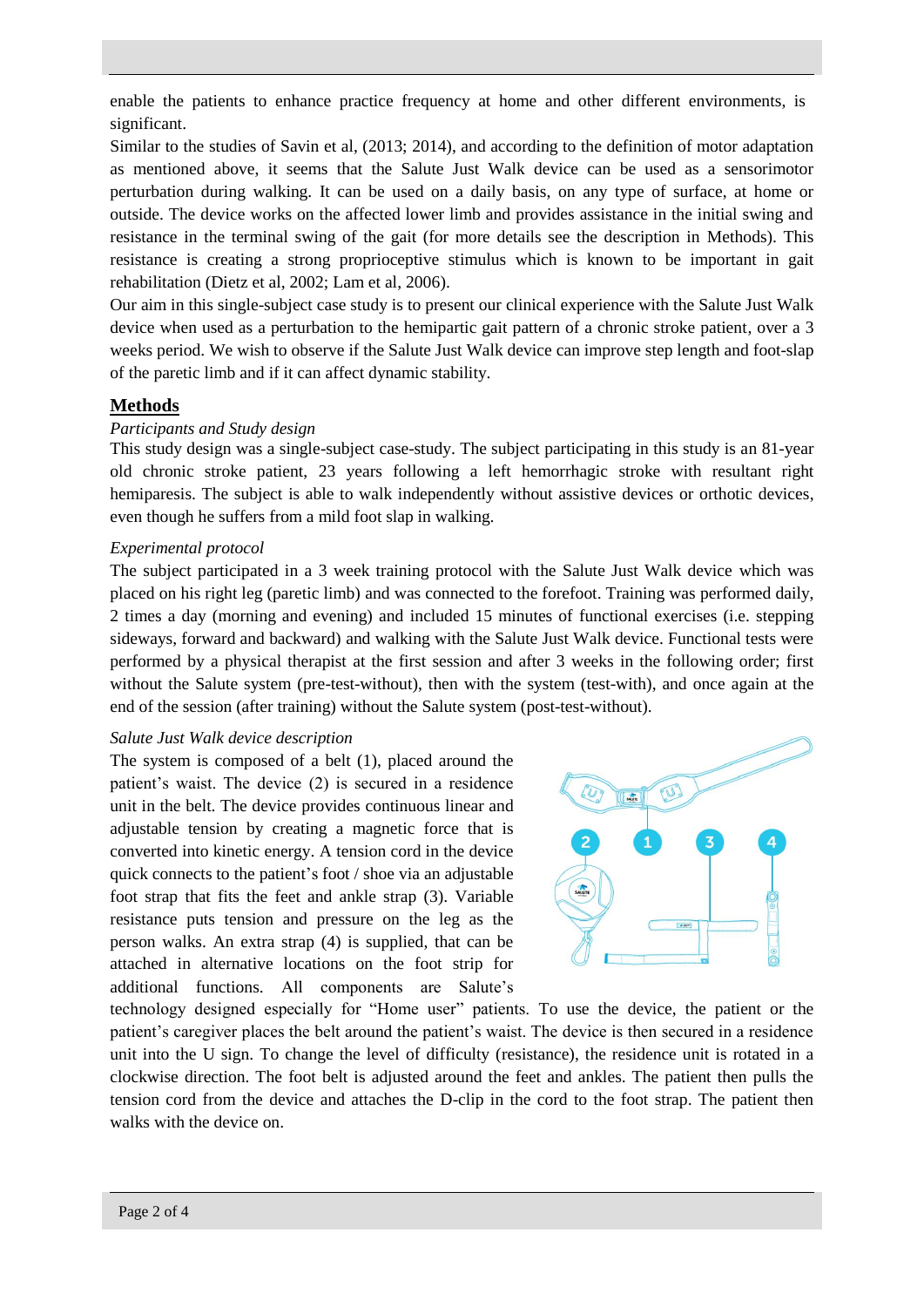## *Outcome measures*

The modified Four Square Step Test (mFSST) was performed in order to evaluate the improvement in dynamic stability. It was found as a test which can identify progress in people with stroke in varied settings. The test requires subjects to rapidly change direction while stepping forwards, backwards, and sideways. Time to complete the test is measured. The test was found to be reliable (intraclass correlation coefficient ranges: 0.81–0.99) and valid (Roos et al, 2016). The minimal detectable change was 6.73 s. (Roos et al, 2016).

# **Results**

*Safety-* No adverse events or side effects were reported by the subject, except for tiredness after the first practice. The subject reported he managed to place the belt, ankle and foot strap and to attach the tension cord with the D-clip to the foot strap without any assistance.

*Efficacy-* Improvement was found in the mFSST test, both in the pre/post-test during each session and also when comparing scores of each test from the first session with the second, as described in Table 1. The improvements in the scores of the mFSST in pre- and post-test of the first session were above the minimal detectable change (MDC) as found by Roos et al, (2016). The difference in the scores of the mFSST of the pre-tests that were taken in the first and second sessions, without the Salute Just Walk device, was also above the MDC.

**Table 1-** Functional scores of the mFSST.

| <b>Measurement mode</b>                             | $mF SST$ (sec) at $1st$ | mFSST (sec) after 3 | Difference between |
|-----------------------------------------------------|-------------------------|---------------------|--------------------|
|                                                     | session                 | weeks               | scores             |
| pre-test-without                                    | 18.45                   | 8.9                 | 9.55               |
| test-with                                           | 14.88                   | 9.43                | 5.45               |
| post-test-without                                   | 10.58                   | 7.26                | 3.32               |
| Difference between pre-<br>and post-score (without) | 7.87                    | 1.64                |                    |

mFSST= modified four square step test, pre-test-without= pre-test without the Salute Just Walk device, pre-test-with=with the Salute Just Walk device

*Subjective outcome measurements* – improvement in step length of the paretic limb along with an improvement in foot-slap, were seen immediately after a few minutes of practice, when the device was still placed on the subject. At the first session this improvement lasted only a few minutes after removing the system. However, after 3 weeks of practice these improvements were maintained and were also reflected when the subject performed the mFSST at pre-test mode, without the device.

*Subjective report of the subject* – at the first few minutes of the first practice, the subject reported on an odd feeling of a restricted ability to step with his right leg. However, after 15 minutes of practice he reported on a lightness feeling of lifting his leg while walking. After the 3 weeks period of practice with the device, the subject reported that this feeling of lightness lasts for almost half of the day after his morning practice. He also reported on an improvement which was manifested mostly in longer walking distances and on a better ability to walk on faulty surfaces, inclines and slopes. He explained his improvement by a better ability to take a longer step with his right leg (i.e. the paretic leg), since he was able to flex his hip and knee more easily during walking. He also specifically described a significantly improvement in the feeling of dragging his right foot.

## **Discussion and conclusions**

Our results in this single-subject case-study imply that the Salute Just Walk device can be an effective therapeutic device for gait and balance rehabilitation.